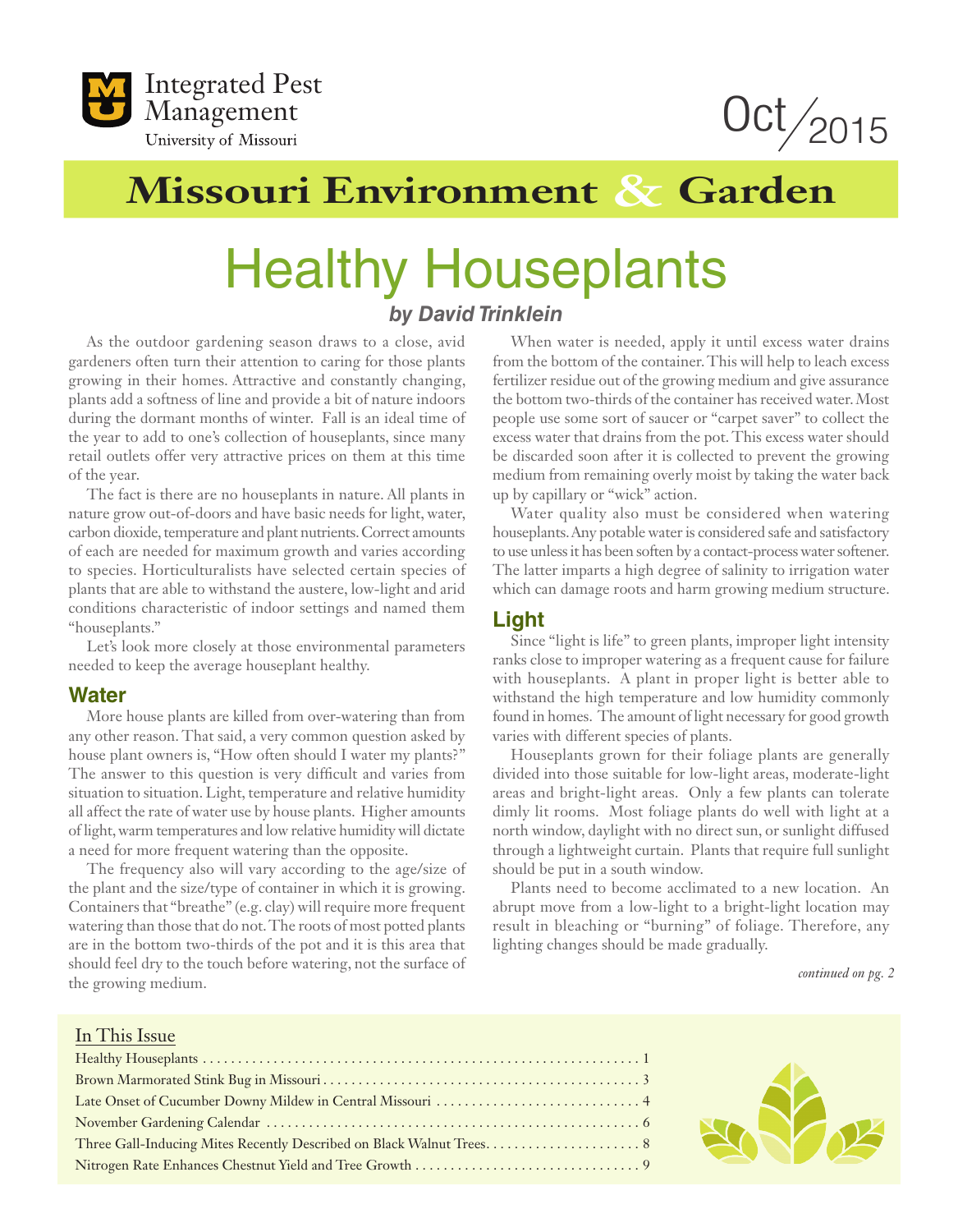#### *(continued from page 1)*

The leaves of houseplants gradually orient themselves toward light for maximum light absorption, especially in lowlight areas. Most plants can be kept from getting one-sided by turning them once a week.

#### **Temperature**

Proper temperatures for plants are often hard to find in the average home, since thermostats are set for "people comfort" instead of plant well-being. Since temperatures fluctuate in nature, most houseplants are able to tolerate modest fluctuations in temperature. Providing indoor temperatures between 65 and 70 degrees F is considered ideal for most species. In winter, the temperature near windows may be cooler than elsewhere in the house. If drapes are drawn around a plant placed near a window, the temperature may be too cool. On cold **Fertilization**

Newly purchased plants have been well-fertilized in the production greenhouse or outdoor nursery. They seldom need additional fertilizer for a several weeks. However, when required, fertilizing once a month is adequate for most houseplants that are located in ideal conditions and producing new growth. Most often, this is during the spring, summer and fall months. Houseplants do not need fertilizer in winter when no new growth is apparent. Do not use fertilizer in an attempt to stimulate new growth on a plant located in poor growing conditions. Lack of growth is more often due to improper light or watering than to nutritional deficiencies. In such cases, adding fertilizer may actually cause additional injury by increasing the salt content of the growing medium.

When fertilizer is needed, a water-soluble fertilizer

nights, check temperatures close to windows. Some tropical houseplants can suffer "chill injury" if the temperature falls below 40 degrees F.

In contrast, avoid placing houseplant near windows that have hot air registers or radiators directly below them. Hot air blowing on a plant often causes leaves to brown on the edges and, occasionally, to drop or die.

## **Relative humidity**

Perhaps the biggest change houseplants must adapt to from the outside world is the extremely low relative humidity

characteristic of most indoor settings. Many house plants are native to tropical rainforests where the relative humidity is quite high. In contrast, the relative humidity in the average home during the winter months of the year is actually lower than that of the Sahara Desert.

A relative humidity between 40 and 60 percent is best for most plants but is difficult to attain indoors. Furnace or room humidifiers can help achieve that goal. If a humidifier cannot be used, watertight trays placed beneath the plants and filled with sand or gravel kept constantly moist can help increase humidity around the plants. Pots must be placed on, not in, the wet sand or gravel. Although many references recommend hand misting of houseplants, the practice is of dubious value. Misting plants with a spray bottle has a positive effect on increase the relative humidity only for about 30 minutes. After that, the plant is exposed to the ambient relative humidity in the room in which it resides. I question whether or not even the most avid plant lover would have the dedication needed to mist their plants by hand every half-hour.



containing nitrogen, p h o s p h o r u s a n d potassium is preferred over slow-release types. The latter can be erratic in the release of their nutrients, depending on temperature and state of hydration. Some fertilizers are formulated to be applied at a very dilute concentration each time plants are watered; others are applied in a more concentrated solution at intervals of two weeks or longer. Always read and follow label directions when applying fertilizer.

### **Repotting**

Plants just brought home from the greenhouse seldom eed immediate repotting. Many will not require potting for quite some time. A newly acquired plant must make adjustments to its new environment, and repotting immediately puts added strain on the plant. The time to repot is when the plant becomes pot-bound, this is, when the plant's roots are too extensive for its container. Pot-bound plants may need to be watered more frequently and may grow poorly. When repotting is called for, a soilless growing medium should be used. The latter often consist of blends of sphagnum peat, vermiculite and perlite. There are many commercially available peat-lite mixes that are ideal for houseplants.

In closing, houseplants are popular indoor decorations. Having plants in the home is a good way for gardeners to counter the doldrums of winter as they await another growing season. With a bit of effort and reasonable care, houseplants will remain welcome attractions to the home for many years.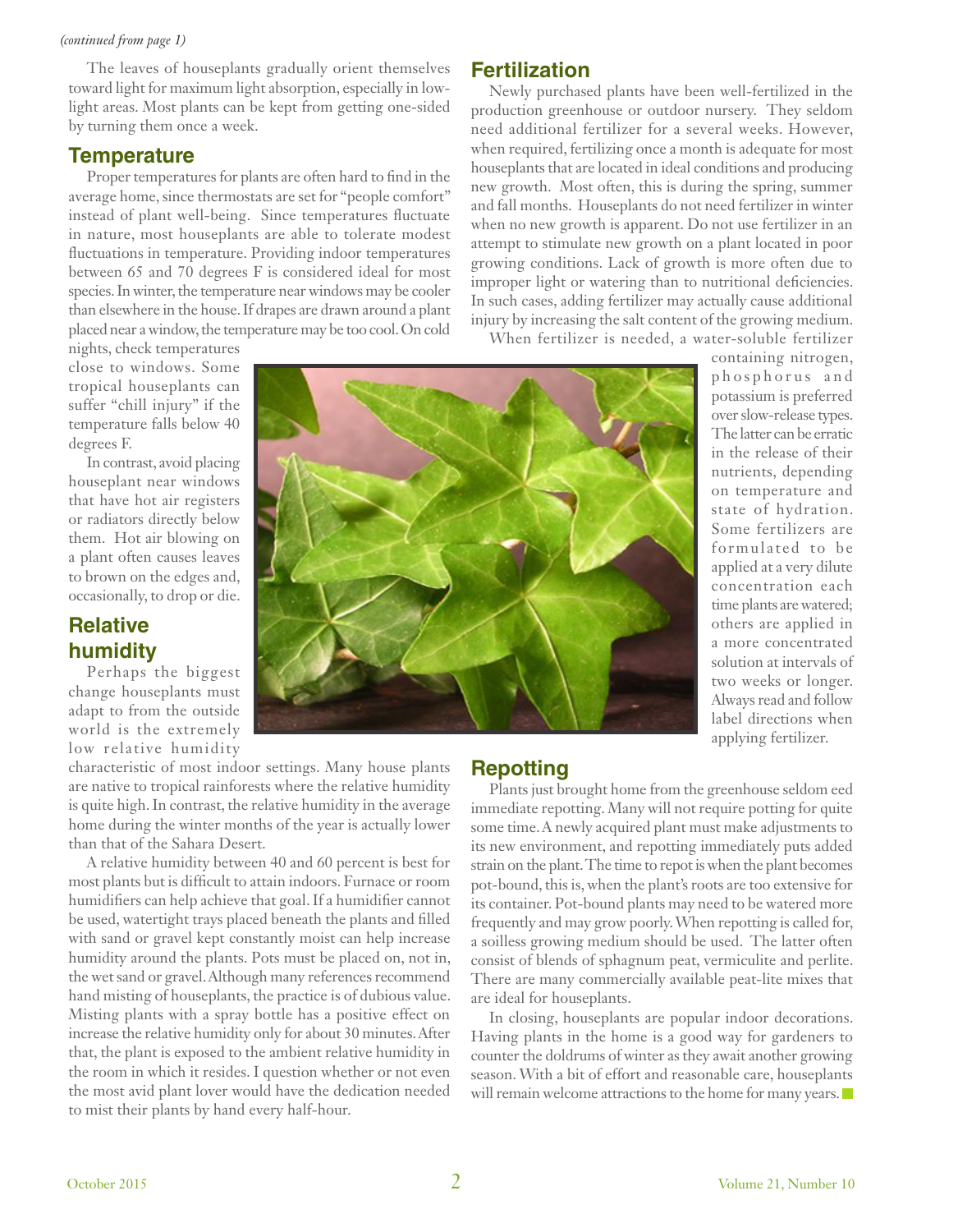# **Presence of breeding populations of the invasive Brown Marmorated Stink Bug in Missouri**

## *by Jaime Pinero*

The invasive insect pest Brown Marmorated Stink Bug (BMSB), Halyomorpha halys, was recently introduced into the United States from its native range in Japan, Korea, City, and at about the same time numerous live BMSM adults were reported in urban areas (Chesterfield and St. Louis). In the spring of 2015, a couple of live BMSB

and China. BMSB is a voracious plant eater that can cause serious economic damage to fruits and vegetables, and to some agronomic and ornamental crops. Preferred fruit crops are peach, Asian pear, pear, apple, cherry, raspberry, grape, and currant. Some agronomic crops that can be damaged by this pest are soybean and corn. Among vegetables, BMSB seems to prefer green beans, asparagus, and peppers. Crabapple, persimmon, catalpa, walnut, maple, basswood, sweet gum, redbud, honeysuckle, and American holly are only some of the ornamental trees / shrubs that can be used by BMSB to feed and reproduce.

## Identification

#### **ADULTS:**

- > White stripes on antennae and faint white bands on legs
- > Outer edges of the abdomen alternating white and dark markings ("marmorated")
- > Underside is pale, sometimes with grey or black markings
- > Emit a pungent odor when disturbed



## **Has BMSB become established in Missouri?**

The answer to this question seems to be yes, at least for one region in Missouri. As part of a monitoring system deployed by the Lincoln University IPM program, on August 24th, 2015, one BMSB nymph (immature stage) was collected near St. Louis (Ferguson area) using sweep nets. No BMSB adults were recorded on that date in pheromone-baited traps.

On September 28th, 2015, 26 adult BMSB were captured in two pheromone-baited traps in the same location. The presence of both adults and immature stages at a single location is strong evidence that BMSB has become established at least near the St. Louis area. We suspect this might be the case in other regions but pheromone-baited traps have not been deployed state-wide.

Previously, live BMSB had been reported in a few isolated locations. In September, 2014, one live BMSB was captured with net sweep in one farm in Jefferson individuals were also found in two separate occasions in Springfield, MO.

Our monitoring traps will be removed by early November given that at that moment BMSB will be getting ready to overwinter. BMSB overwinters as adult in natural and human-made structures. In the spring, BMSB adults emerge from overwintering sites (houses, barns, storage buildings, and dead trees) and become active on nearby crops during warm sunny days. Adult BMSB have the capacity to fly more than a mile and some have been shown to have the ability to fly over 31 miles. In the spring and throughout the summer, BMSB adults feed, mate, and lay eggs.

If you spot any suspect BMSB indoors, please make sure to let us know, as this is an indication they may be established in your area.

This message will be posted in the LU IPM program website and MU IPM MEG and IPCM Newsletters.

More information about BMSB identification, monitoring, and management is available at: http://www.stopbmsb.org

Missouri Environment & Garden (MEG) newsletter is published by the MU Integrate Pest Management Program of the Division of Plant Sciences Extension. Current and back issues are available on the Web at http://ipm.missouri.edu/meg/. Mention of any trademark, proprietary product or vendor is not intended as an endorsement by University of Missouri Extension; other products or vendors may also be suitable. Designor/Editor: Amy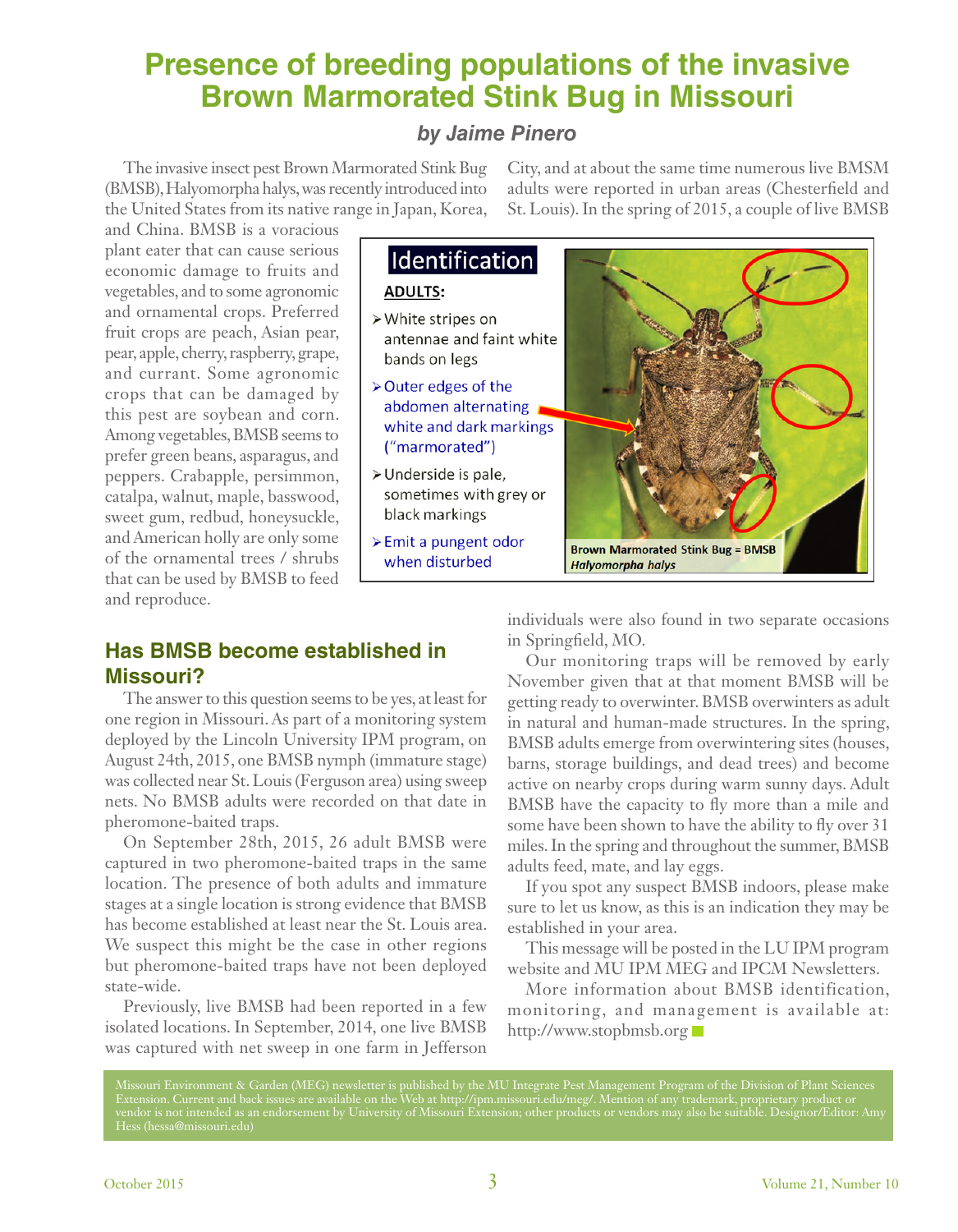# **Late Onset of Cucumber Downy Mildew in Central Missouri in 2015 and its Implications**

### *by Zelalem Mersha*

Cucurbit Downy Mildew (CDM) (Pseudoperonospora cubensis) was confirmed on cucurbits sampled from the Sentinel plots located at Lincoln University's George Washington Carver Farm in Jefferson City, Missouri. After the Labor Day weekend, angular, yellowish lesions were seen on 'Straight Eight' cucumbers, 'Walthrum' butternut squash and 'Hale's Best' cantaloupe. Althought the Sentinel plots started in the summer of 2013 and continued annually, this is the first time that CDM was seen in these plots.

In addition to the 'Straight Eight,' other cucumbers such as 'Cobra,' and 'Dasher II', which have shown a relative resistance to powdery mildew, were also infected with *P. cubensis*. Basil plants on the sentinel plots were free of downy mildew infection. Nonetheless, an organic grower from Holt, Missouri, reported a high level of basil downy mildew disease in the summer and fall of 2015.

### **Symptoms and Signs**

In an attempt to isolate the casual organism, leaves with angular, yellowish lesions were placed in Ziploc® plastic bags and were kept moist overnight for diagnosis. Under a stereoscope, vein-bounded fuzzy and blackish sporulation was clearly visible on the lower side of the leaves. In addition, the lemon shaped sporangia and dichotomously branched sporangiophores (the sporangia-carrying organ) of the oomycete causing CDM (P. cubensis), were seen under a microscope.

Most field production of cucurbits will end soon in Missouri. Even so, growers who produce cucurbits in protected systems such as greenhouses or tunnels may still experience the consequence of this aggressive disease which may cause severe damage to their crop in a short time. The first action, as listed below will be to monitor, detect, and report the disease to prevent and curb its further spread.

The 2015 growing season has been unique compared to the past few *butternut squash.* years in terms of weather. According to the Missouri Climate Center,



### **Epidemiology**

Pseudoperonospora cubensis is an obligate pathogen. This means that a host plant needs to be present for it to survive. The pathogen alone will not live through the cold winter unless it is shielded in protected systems such as greenhouses and tunnels. In most years, under normal weather conditions, the cold fall and winter will arrive before the pathogen makes its way to Missouri. It is most likely that the spores of P. cubensis are carried from neighboring states. The spores can travel long distances by strong winds and storms. In some instances, spores of this pathogen are reported to have been blown as far as 600 miles in 48 hours! Alternatively, they might have reached Missouri through transplants from areas with a heavy CDM infection. Very often, the disease is reported in Kentucky, Tennessee, Oklahoma and Illinois. Key weather parameters that favor the disease are a relatively mild temperature (59 - 68 **°**F ), high humidity and long hours of leaf wetness.

*(continued on page 5)*



*Vein bounded angular lesions on the upper side of a cucumber leaf.*



*Vein bounded angular lesions on the lower side of*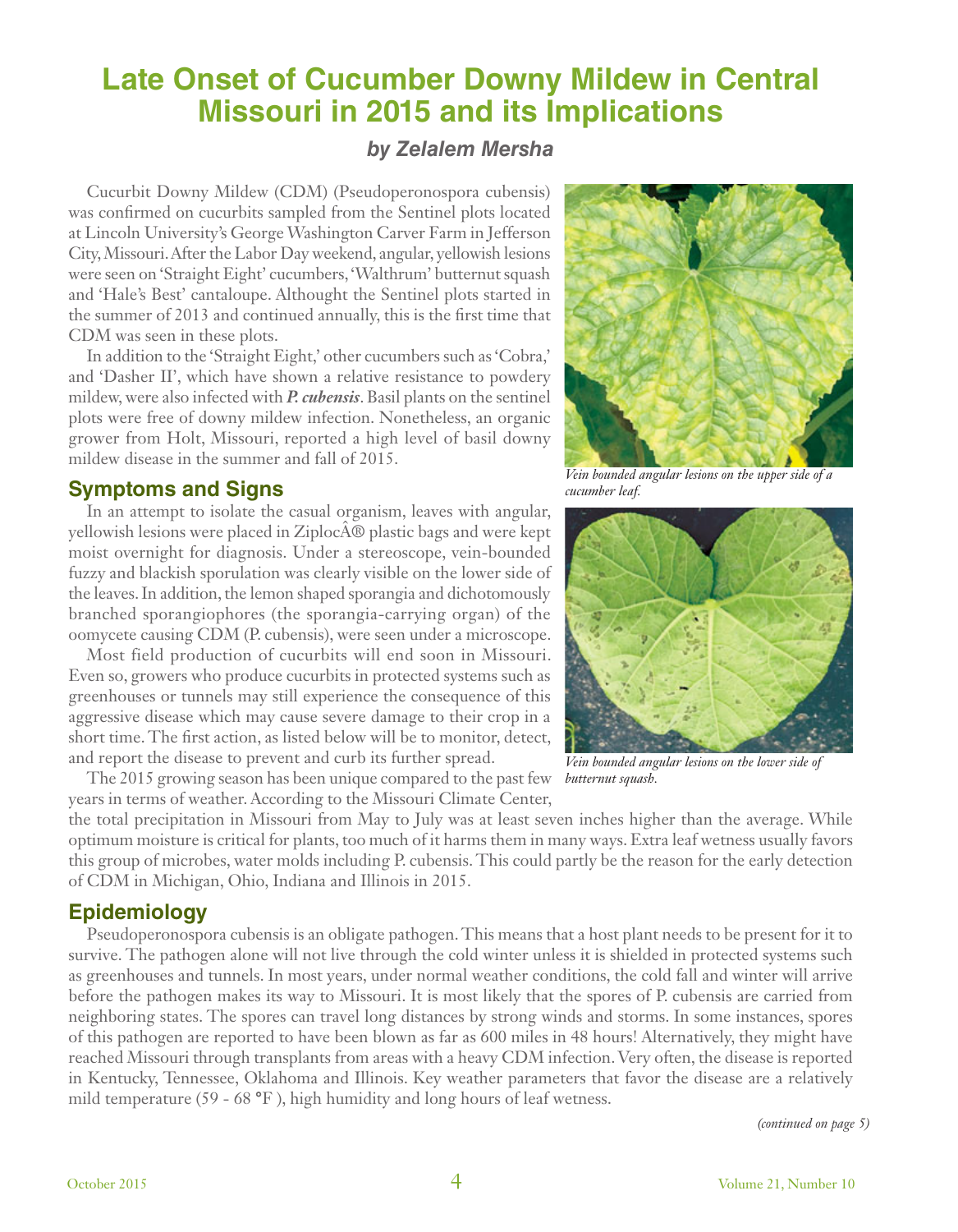## **Management of Cucurbit Downy Mildew**

### **Early planting and other best management practices**

In most years, CDM may not usually migrate and reach to Missouri from the southern states owing to the long distance. Even in exceptional years like 2015, it arrived late and may only affect fall crops. Planting cucurbits as early as possible will greatly avoid downy mildew disease. Optimal distance between plants, trellising, avoiding overhead irrigation, and improved ventilation to reduce relative humidity are some of the best management practices to prevent the disease.

#### **Monitor and report downy mildew as early as possible**

Please contact your county Extension office, University of Missouri's Plant Diagnostic Clinic or Lincoln University's Plant Pathology Program if you see a symptom similar to what is pictured above. Once confirmed, the disease can easily be reported on a website (http://cdm.ipmpipe.org/). This will keep other growers informed of the prevalence of the disease. Then they can be alerted and prepare to take actions to prevent this disease and/or cure affected plants.

#### **Fungicide sprays**

The Midwest Vegetable Production Guide for Commercial Growers 2015 is a very good resource to find best-performing products against cucurbit downy mildew. In addition, Dr. Mary Hausbeck's group at Michigan State University has issued a recent report and advice based on an ongoing research project. More information can also be found from an extension publication of the Ohio State University.



*Sporulation on the lower leaf side.*



*Sporangia and Sporangiophore.*

View MEG Publications on the web **http://ipm.missouri.edu/meg/**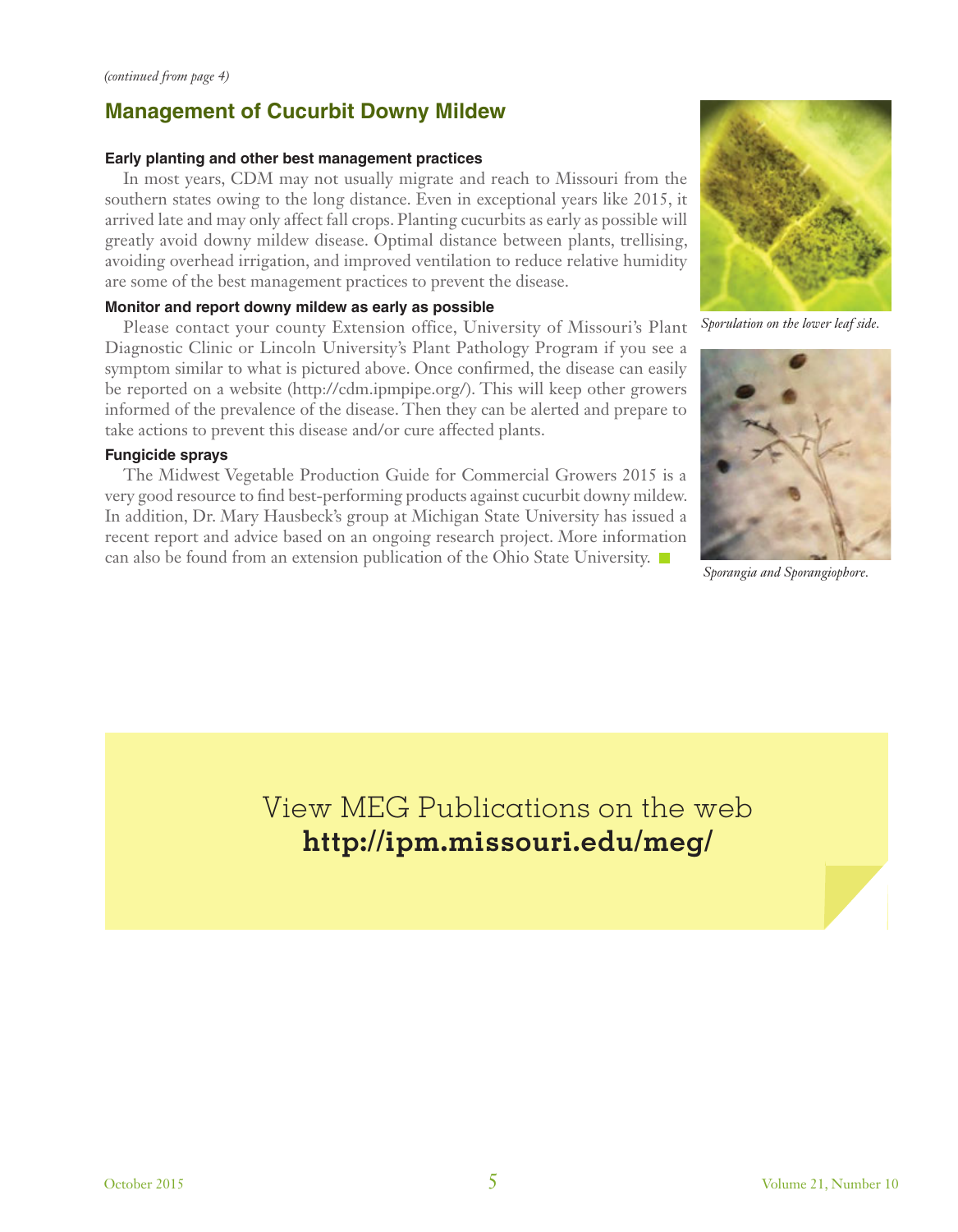# **NOVEMBER GARDENING CALENDAR**

| Category    |              |                | <b>Week</b>    |                | <b>Activity</b>                                                                                                                                                                                                                                                                                                                                                                                                                                                                        |
|-------------|--------------|----------------|----------------|----------------|----------------------------------------------------------------------------------------------------------------------------------------------------------------------------------------------------------------------------------------------------------------------------------------------------------------------------------------------------------------------------------------------------------------------------------------------------------------------------------------|
|             | $\mathbf{1}$ | $\overline{2}$ | $\overline{3}$ | $\overline{4}$ |                                                                                                                                                                                                                                                                                                                                                                                                                                                                                        |
| Ornamentals | X            | X              | X X            |                | Continue watering evergreens until the ground freezes. Soils must<br>not be dry when winter arrives.                                                                                                                                                                                                                                                                                                                                                                                   |
|             | X            | X              | $\times$       | $\mathsf{X}$   | Now is the ideal time to plant trees and shrubs. Before digging the<br>hole, prepare the site by loosening the soil well beyond the drip line<br>of each plant. Plant trees and shrubs at the depth they grew in the<br>nursery and not deeper. Remove all wires, ropes and non-biode-<br>gradable materials from roots before back filling. Apply a 2-3 inch<br>mulch layer, but stay several inches away from the trunk. Keep the<br>soil moist, not wet, to the depth of the roots. |
|             | X            | X              | $\mathsf{X}$   | $\mathsf{X}$   | Remove the spent flowers and foliage of perennials after they are<br>damaged by frost.                                                                                                                                                                                                                                                                                                                                                                                                 |
|             | X            | $\times$       | $\times$       |                | Newly planted broad-leaf evergreens such as azaleas, boxwood and<br>hollies benefit from a burlap screen for winter wind protection. Set<br>screen stakes in place before the ground freezes.                                                                                                                                                                                                                                                                                          |
|             | X            |                |                |                | Now is a good time to observe and choose nursery stock based on<br>fall foliage interest.                                                                                                                                                                                                                                                                                                                                                                                              |
|             | X            |                |                |                | Plant tulips now.                                                                                                                                                                                                                                                                                                                                                                                                                                                                      |
|             |              |                | X              | $\mathsf{X}$   | Mums can be cut back to within several inches of the ground once<br>flowering ends. After the ground freezes, apply a 2 to 3 inch layer<br>of loose mulch such as pine needles, straw or leaves.                                                                                                                                                                                                                                                                                       |
|             |              |                | X              | X              | Mulch flower and bulb beds after the ground freezes, to prevent<br>injury to plants from frost heaving.                                                                                                                                                                                                                                                                                                                                                                                |
|             |              |                | X              | $\mathsf{X}$   | Roses should be winterized after a heavy frost. Place a 6 to 10-inch<br>deep layer of mulch over each plant. Top soil works best. Prune<br>sparingly, just enough to shorten overly long canes. Climbers<br>should not be pruned at this time.                                                                                                                                                                                                                                         |
|             |              |                | X              | $\times$       | Take steps to prevent garden pools from freezing solid in winter.<br>Covering pools with an insulating material or floating a stock tank<br>water heater in the pond will lessen the chance of ice damage.                                                                                                                                                                                                                                                                             |
|             |              |                | X              | $\times$       | Covering garden pools with bird netting will prevent leaves from<br>fouling the water. Oxygen depletion from rotting organic matter<br>can cause winter kill of pond fish.                                                                                                                                                                                                                                                                                                             |
| Vegetables  | $\times$     | X              | $\times$       | $\times$       | Fall tilling the vegetable garden exposes many insect pests to win-<br>ter cold, reducing their numbers in next year's garden.                                                                                                                                                                                                                                                                                                                                                         |
|             | X            | X              | $\times$       | $\times$       | Any unused, finished compost is best tilled under to improve gar-<br>den soils.                                                                                                                                                                                                                                                                                                                                                                                                        |
|             | X            | X              | X              | $\mathsf{X}$   | To prevent insects or diseases from overwintering in the garden,<br>remove and compost all plant debris.                                                                                                                                                                                                                                                                                                                                                                               |
|             | $\times$     | $\times$       | $\times$       |                | Overcrowded or unproductive rhubarb plants can be divided now.                                                                                                                                                                                                                                                                                                                                                                                                                         |
|             |              |                | X              | $\mathsf{X}$   | Root crops such as carrots, radishes, turnips and Jerusalem arti-<br>chokes store well outdoors in the ground. Just before the ground<br>freezes, bury these crops under a deep layer of leaves or straw.<br>Harvest as needed during winter by pulling back this protective<br>mulch.                                                                                                                                                                                                 |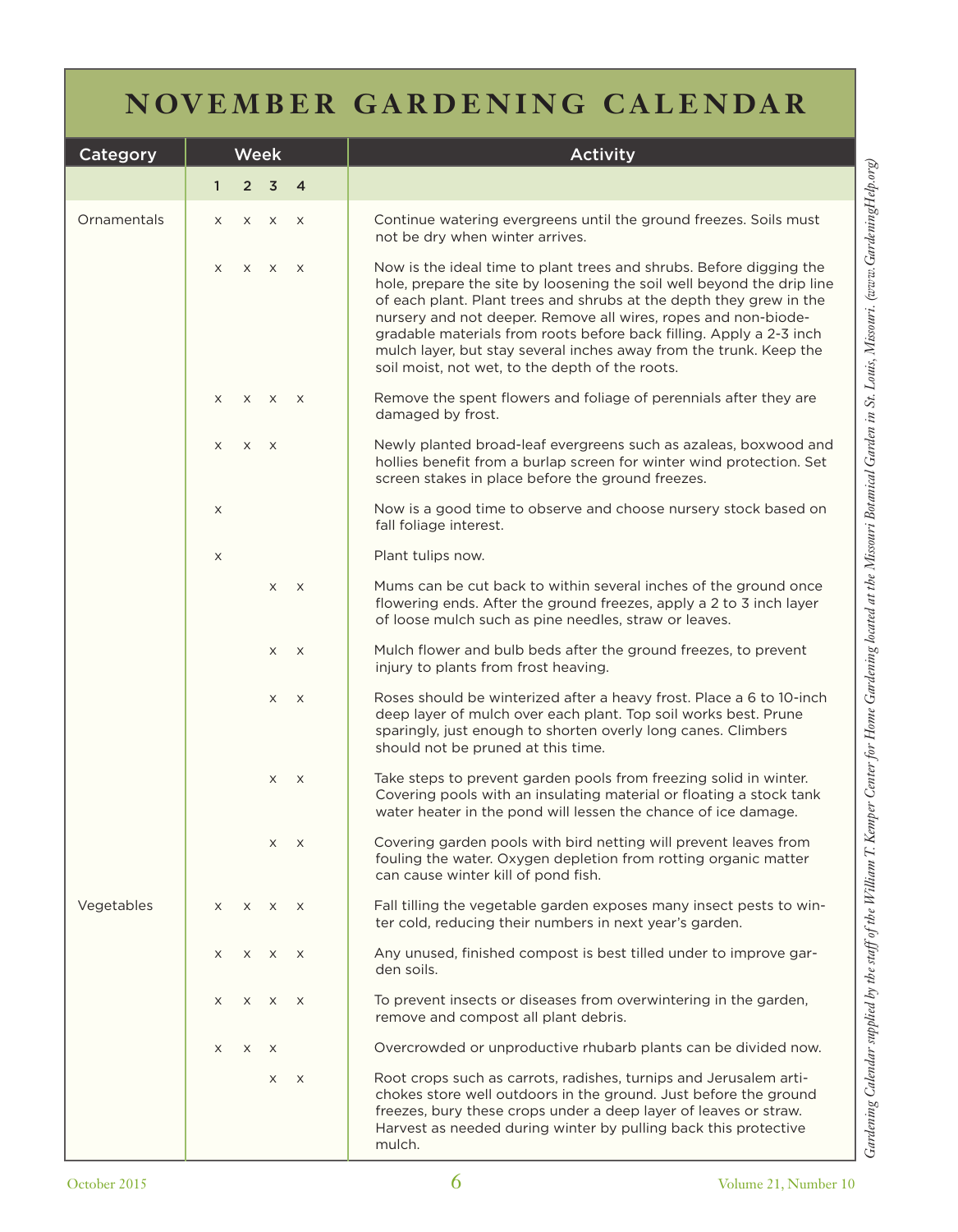# **NOVEMBER GARDENING CALENDAR**

| Category      | <b>Week</b>  |          |                |                | <b>Activity</b>                                                                                                                                                                                                           |
|---------------|--------------|----------|----------------|----------------|---------------------------------------------------------------------------------------------------------------------------------------------------------------------------------------------------------------------------|
|               | $\mathbf{1}$ |          | 2 <sub>3</sub> | $\overline{4}$ |                                                                                                                                                                                                                           |
|               |              |          |                | X              | For Thanksgiving, weave a holiday wreath of garlic, onions, chili<br>peppers and herbs. It will make a gourmet gift for a lucky friend.                                                                                   |
| Fruits        | X            | $\times$ | $\times$       | $\times$       | Keep mulches pulled back several inches from the base of fruit<br>trees to prevent bark injury from hungry mice and other rodents.                                                                                        |
|               | X            |          |                |                | Harvest pecans when they start to drop from trees. Shake nuts<br>onto tarps laid on the ground.                                                                                                                           |
|               | X            |          |                |                | Fallen, spoiled or mummified fruits should be cleaned up from<br>the garden and destroyed by burying.                                                                                                                     |
|               |              |          | X              | $\times$       | A dilute whitewash made from equal parts interior white latex<br>paint and water applied to the southwest side of young fruit<br>trees will prevent winter sun scald injury.                                              |
|               |              |          | X              | $\times$       | Commercial tree guards or protective collars made of 18-inch<br>high hardware cloth will prevent trunk injury to fruit trees from<br>gnawing rabbits and rodents.                                                         |
|               |              |          | X              | $\times$       | Mulch strawberries for winter with straw. This should be done<br>after several nights near 20 degrees, but before temperatures<br>drop into the teens. Apply straw loosely, but thick enough to<br>hide plants from view. |
| Miscellaenous | X            | $\times$ | $\mathsf{X}$   | $\mathsf{X}$   | Now is a good time to collect soil samples to test for pH and<br>nutritional levels.                                                                                                                                      |
|               | X            | $\times$ | $\times$       | $\mathsf{X}$   | Roll up and store garden hoses on a warm, sunny day. It's hard to<br>get a cold hose to coil into a tight loop.                                                                                                           |
|               | X            | X        | $\mathsf{X}$   | $\mathsf{X}$   | To prevent injury to turf grasses, keep leaves raked up off of the<br>lawn.                                                                                                                                               |
|               | X            | $\times$ | $\times$       | $\times$       | Continue mowing lawn grasses as long as they keep growing.                                                                                                                                                                |
|               | X            | X        | X              | X              | A final fall application of fertilizer can be applied to bluegrass<br>and fescue lawns now.                                                                                                                               |
|               |              | X        | X              | $\times$       | Clean house gutters of leaves and fallen debris before cold wet<br>weather sets in.                                                                                                                                       |
|               |              | X        | X              | $\times$       | Set up bird feeders. Birds appreciate a source of unfrozen drink-<br>ing water during the winter.                                                                                                                         |
|               |              | X        | X              | $\times$       | Be sure to shut off and drain any outdoor water pipes or irriga-<br>tion systems that may freeze during cold weather.                                                                                                     |
|               |              |          | X              | $\times$       | For cyclamen to bloom well indoors, they need cool tempera-<br>tures in the 50-60 degree range, bright light, evenly moist soils,<br>and regular fertilization.                                                           |
|               |              |          | X              | X              | Reduce or eliminate fertilizing of houseplants until spring.                                                                                                                                                              |
|               |              |          |                |                |                                                                                                                                                                                                                           |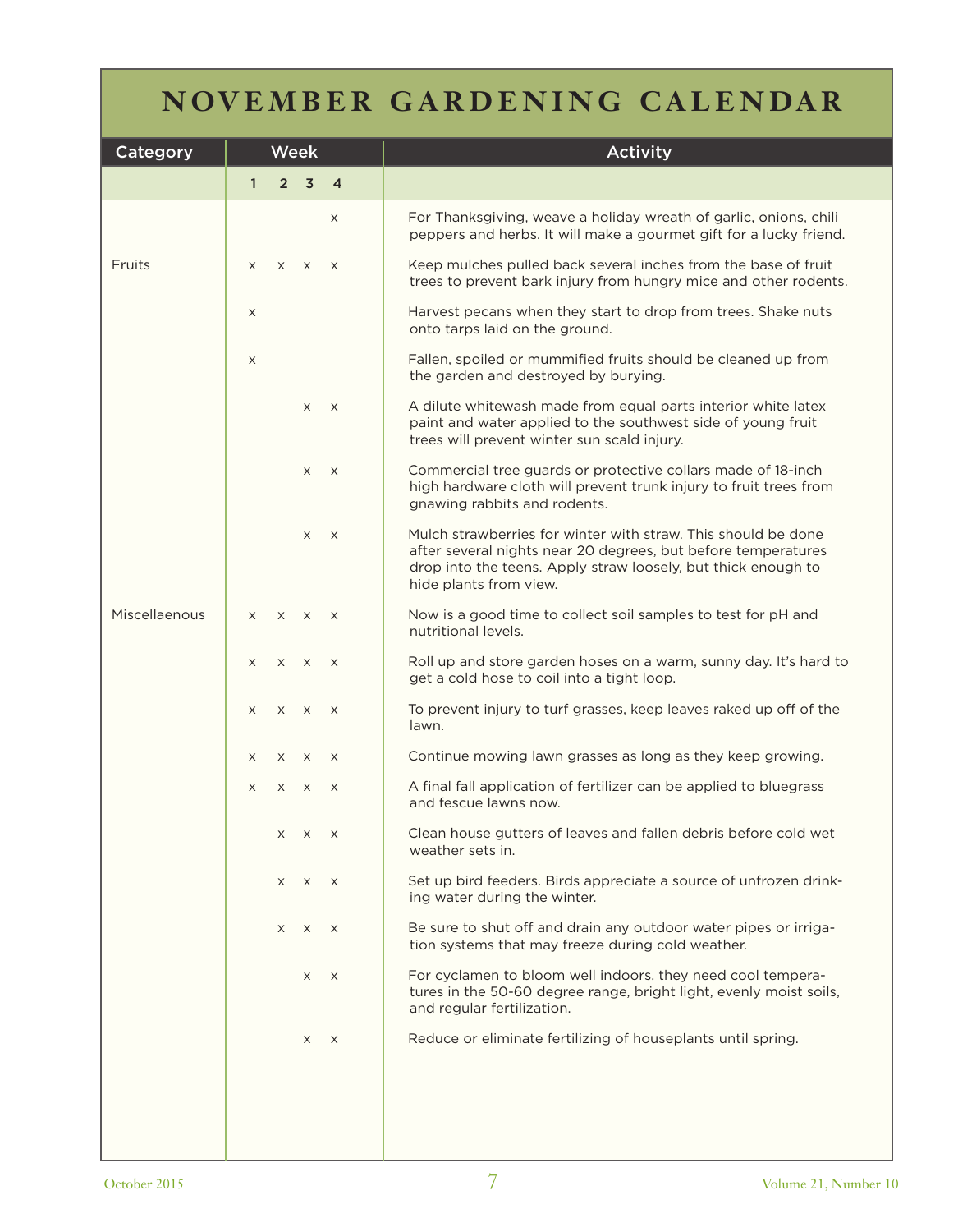# **Three Gall-Inducing Mites Recently Described on Black Walnut Trees**

### *by Michele Warmund*

The incidence of galls, which are plant growths caused by another organism, often increases as trees mature. Three types of galls have been identified on black walnut trees at the University of Missouri Horticulture and Agroforestry Research Center near New Franklin, MO. The black walnut petiole gall, also known as the velvet gall, first appears in April in Missouri and has green densely-matted hairs called erinea. As the growing season progresses, erinea become magenta in color by June (Figure 1), fade to dark red in July, and turn brown by September.



*Figure 1. Black walnut petiole galls induced by Aceria caulis.*





*Figure 2. Black walnut hairy leaflet gall.*

*Figure 3. Black walnut smooth leaflet gall.*

These galls cause twisting of the petioles, deform and inhibit leaflet growth, and limit nut production. Petiole galls are induced by feeding of Aceria caulis, which is an eriophyid mite. Within minutes after feeding, cellular changes occur within the plant tissue to sustain the developing mite colony. The gall also protects the eriophyid mites from some predators and provides shelter during the growing season. Overwintering female mites, known as deutogynes, exit the galls usually in early September before the other types of black walnut gall mites.



*Figure 4. Overwintering female deutogyne of Aceria caulis and her genital coverflap.*

A second type of gall, called the black walnut hairy leaflet gall is often found on trees (Figure 2). This gall is visible by May on both the upper and underside of leaflets and green or magenta-tinged. When examined closely, the gall interior contains erinea-lined chambers containing another type of eriophyid mite. These galls appear later in the spring than the petiole galls and the deutogynes of this species exit the galls later in the fall.

The smooth leaflet gall is the latest gall to develop in May on black walnut trees (Figure 3). It lacks hairs on the outer green surface of the gall, but inside is a mass of twisted and tightly-matted white erinea. However, in the summer when the mite colony is at its peak, the interior of the gall appears pink or red from many highlycolored mites feeding on the gall wall. These galls and the hairy leaflet galls are much smaller (2 to 3 mm) than petiole galls and may not be not as injurious to the black walnut trees. Deutogynes of this mite species inhabit their galls until October, which is usually later than the other eriophyid species on black walnut.

Because these eriophyid mites are microscopic, scanning electron microscopy has been used recently to examine the anatomical features of larvae, male and female nymphs (protogynes) and the deutogynes (Figure 4). Studies conducted at the University of Missouri revealed that each of the three black walnut galls is induced by three unique species with varying anatomical structures. While these anatomical features are subtle, they are distinguishing features for the species. These newly-described mite species that induce the leaflet galls will be named in the near future.